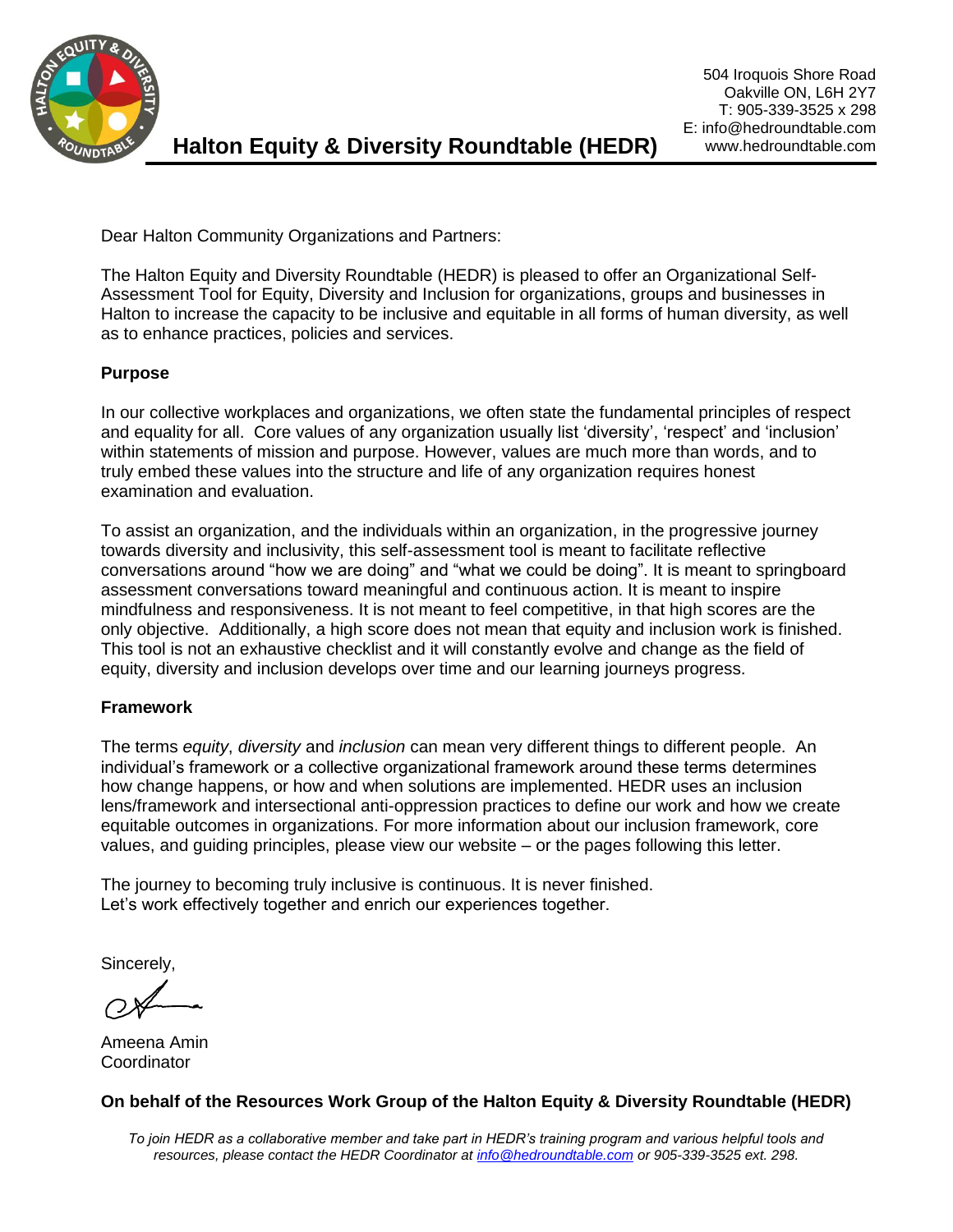

## **Halton Equity and Diversity Roundtable's Inclusion Framework**

### **Core Values**

**Diversity** means valuing, not simply acknowledging or tolerating, different ideas, perspectives and identities, including but not limited to race, socio-economic status, age, language, sexual orientation, gender, physical or mental abilities. Diversity is viewed as a value and strength of the community that needs to be fostered.

**Equity** is about the quality and process of being fair and impartial. It goes beyond just equitable access to opportunities. It is about ensuring equitable outcomes. Equity is about recognizing that people do not always start from the same spot and therefore, have different needs and might need to be treated differently to have positive outcomes and ensure fairness. Equity contributes to equality.

**Inclusion** is about developing a welcoming community where diverse individuals are supported and empowered to realize their full potential.

HEDR believes that equity, diversity and inclusion are important values that should be clearly embedded within an organization's policies, practices and services, but they also need to be a separate strategic priority that is explicitly stated and measured. Unless something has a specific outcome and measure, it is often forgotten.

## **Guiding Principles**

We believe in promoting diversity and equal access to achieve equity for marginalized groups as a key human right within Halton.

We believe in using intersectional anti-oppression practices to promote social inclusion and meaningful engagement to achieve equity.

We believe in working towards health and social equity and challenging any inequities, which are based in social constructs that are unfair, unjust and avoidable.